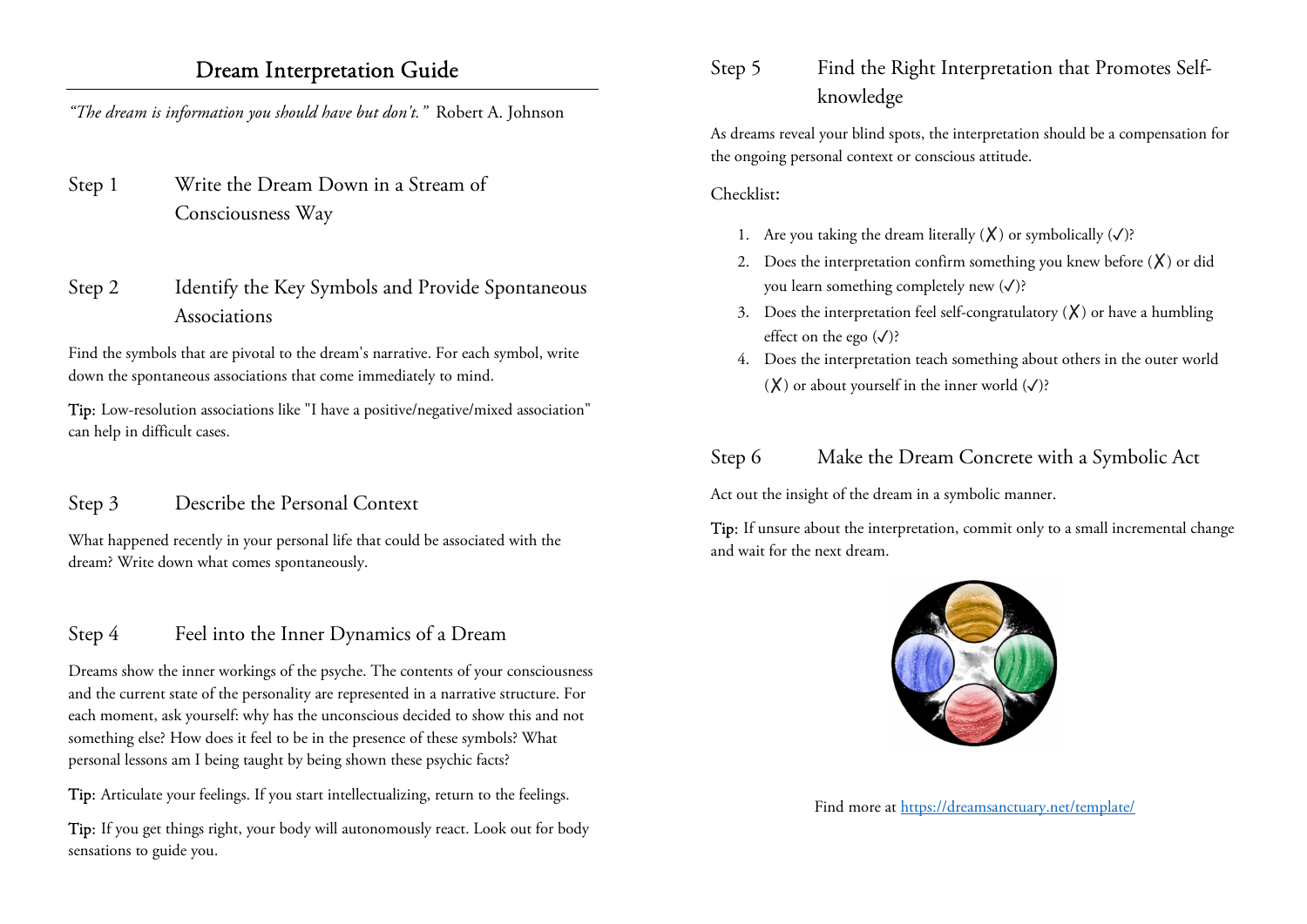### APPENDIX A Selected Quotes about Dreams from Carl Jung

The two fundamental points in dealing with dreams are these: First, the dream should be treated as a fact, about which one must make no previous assumption except that it somehow makes sense; and second, the dream is a specific expression of the unconscious.

#### Man and His Symbols, Past and future in the unconscious

Phantasies and dreams do not of themselves enlarge consciousness, they have to be understood and here the great difficulty begins.

ETH Lecture 17 May 1935, p. 208

The great importance of dreams, and the reason why we have to analyze them, is to see where we are in our unconscious. We can be God knows where in our conscious, on top of Mount Everest in our intuition, and in our unconscious not even out of the cradle.

#### Visions, p. 26

Dreams do not "jumble up the personalities." On the contrary, everything is in its proper place, only you don't understand it.

#### Letters Vol. 1, p. 327

[D]reams are as simple or as complicated as the dreamer is himself, only they are always a little bit ahead of the dreamer's consciousness. I do not understand my own dreams any better than any of you, for they are always somewhat beyond my grasp and I have the same trouble with them as anyone who knows nothing about dream interpretation. Knowledge is no advantage when it is a matter of one's own dreams.

#### The Tavistock Lectures, CW 18, par 244

The art of interpreting dreams cannot be learned from books. Methods and rules are good only when we can get along without them. Only the man who can do it anyway has real skill, only the man of understanding really understands.

The Meaning of Psychology for Modern Man, CW 10, par 325

If we want to interpret a dream correctly, we need a thorough knowledge of the conscious situation at that moment, because the dream contains its unconscious complement, that is, the material which the conscious situation has constellated in the unconscious. Without this knowledge it is impossible to interpret a dream correctly, except by a lucky fluke.

### General Aspects of Dream Psychology, CW 8, par 477

The dream rectifies the situation. It contributes the material that was lacking and thereby improves the patient's attitude. That is the reason we need dream-analysis in our therapy.

### General Aspects of Dream Psychology, CW 8, par 482

One often has dreams which seem destructive and evil, the thing one cannot accept, but it is merely due to the fact that one's conscious attitude is wrong.

#### Visions, p. 406

It is as if the dream were quite uninterested in the fate of the ego, it is pure Nature, it expresses the given thing, it mirrors the state of our consciousness with complete detachment; it never says "to do it in such and such a way would be well", but states that it is so.

### ETH Lecture 8 March 1935, p. 198

Dreams may contain ineluctable truths, philosophical pronouncements, illusions, wild fantasies, memories, plans, anticipations, irrational experiences, even telepathic visions, and heaven knows what besides.

### The Practical Use of Dream-Analysis, CW 16, par 317

And you can be sure that the dream is your nearest friend; the dream is the friend of those who are not guided any more by the traditional truth and in consequence are isolated.

The Symbolic Life, CW 18, par 674